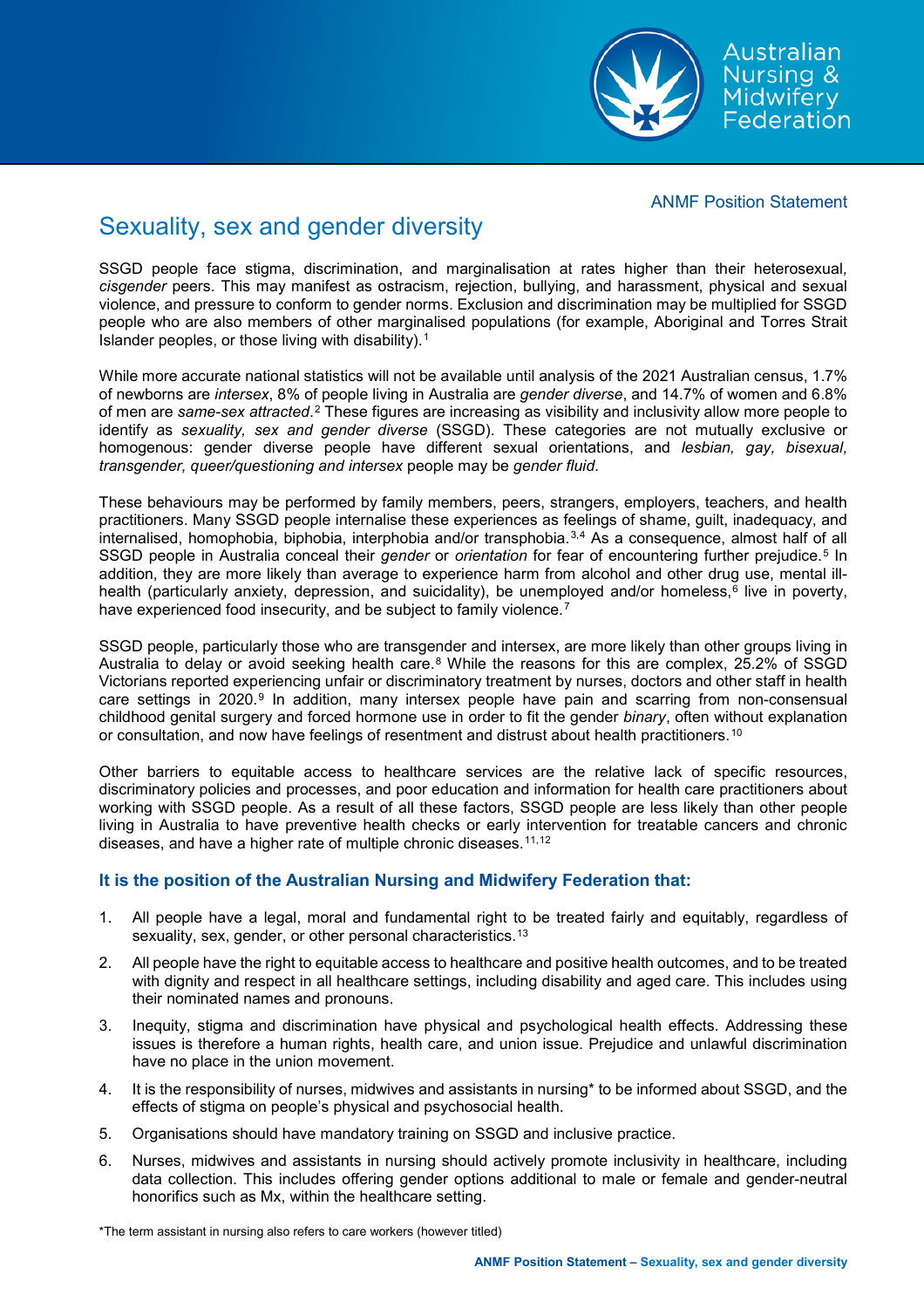ANMF Position Statement

Australian Nursing & Midwiferv Federation

#### **Glossary of terms[14](#page-3-13)**

Assigned sex at birth: the discernment of a baby's sex at birth based on their genitalia; in most cases this correlates with a child's anatomical sex and phenotype.[15](#page-3-14) 

Bisexual: a person who is sexually and/or emotionally attracted to people of more than one sex. Often this term is shortened to 'bi'.

Brotherboy: see Sistergirl in this glossary

Cisgender: describes a person whose gender conforms to the dominant social expectations of the sex they were assigned at birth.

Equity: is about fairness, and making sure all people have access to the same opportunities. This does not involve treating everyone the same. Rather, it involves recognising that everyone is different and providing individuals and communities with the things they need to ensure that everyone has the same opportunities.

Gay: a person whose emotional and sexual attraction is toward people of the same sex. The term is most commonly applied to men, although some women use this term.

Gender: the socially constructed and hierarchical categories assigned to individuals on the basis of their apparent sex at birth.[16](#page-3-15)

Gender binary: the belief that *gender* falls into two, and only two, categories based on assigned sex at birth.

Gender conforming: behaviour and modes of presentation that match the dominant social expectations of the sex someone was assigned at birth.

Gender diverse: a broad term that encompasses a diversity of gender identities and gender expressions including: bigender, trans, transgender, genderqueer, gender fluid, gender questioning, gender diverse, agender and non-binary. Gender diverse refers to identities and expressions that reject the belief that gender is determined by the sex someone is assigned at birth.

Gender expression: the way someone chooses to publicly express their gender, through name, pronoun, clothing, haircut, mannerisms etc. This may be *gender conforming* or *gender non-conforming.*

Gender identity: has a specific meaning under State and Commonwealth Equal Opportunity and antidiscrimination legislation. In broad terms, however, it refers to a person's deeply felt sense of being a man or a woman, both, neither, or in between.

Gender non-conforming (synonyms: gender variant, gender queer, gender diverse, gender non-conforming, gender-atypical): presentations that involve behaviour and modes of presentation that do not match the dominant social expectations of the sex someone was assigned at birth.

Gender norms: cultural expectations of how people should dress, behave, and the appropriate roles and positions of privilege in society based on assigned sex at birth.[17](#page-3-16)

Intersex: an umbrella term that refers to traits that include a wide range of different underlying variations. Intersex people have innate sex characteristics that don't fit medical and social norms for female or male bodies, and that create risks or experiences of stigma, discrimination and harm. These can be determined prenatally, at birth, during puberty and at other times, such as when trying to conceive a child. Each trait has its own characteristics and differing degrees of expression. An intersex persons gender identity maybe male, female or non-binary.<sup>[18](#page-3-17)</sup>

Lesbian: a person who identifies as a woman whose emotional and sexual attraction is toward other women.

LGBTQIA+: an abbreviation for *lesbian, gay, bisexual, transgender, queer/questioning, intersex* and agender/ aromantic/asexual.

Misgendering: describing or addressing someone using language that does not match that person's gender identity or expression. For people with intersex variations, this may include a presumption that they have a non-binary gender identity, or that they identify exclusively as a man, or a woman.

Non-binary: a model of the relationships between sex and gender that does not assume a radical division between sex (a person is either male or female but not both or neither) and gender (a person is masculine or feminine but not both or either). People who are non-binary may have sex characteristics that do not fit a binary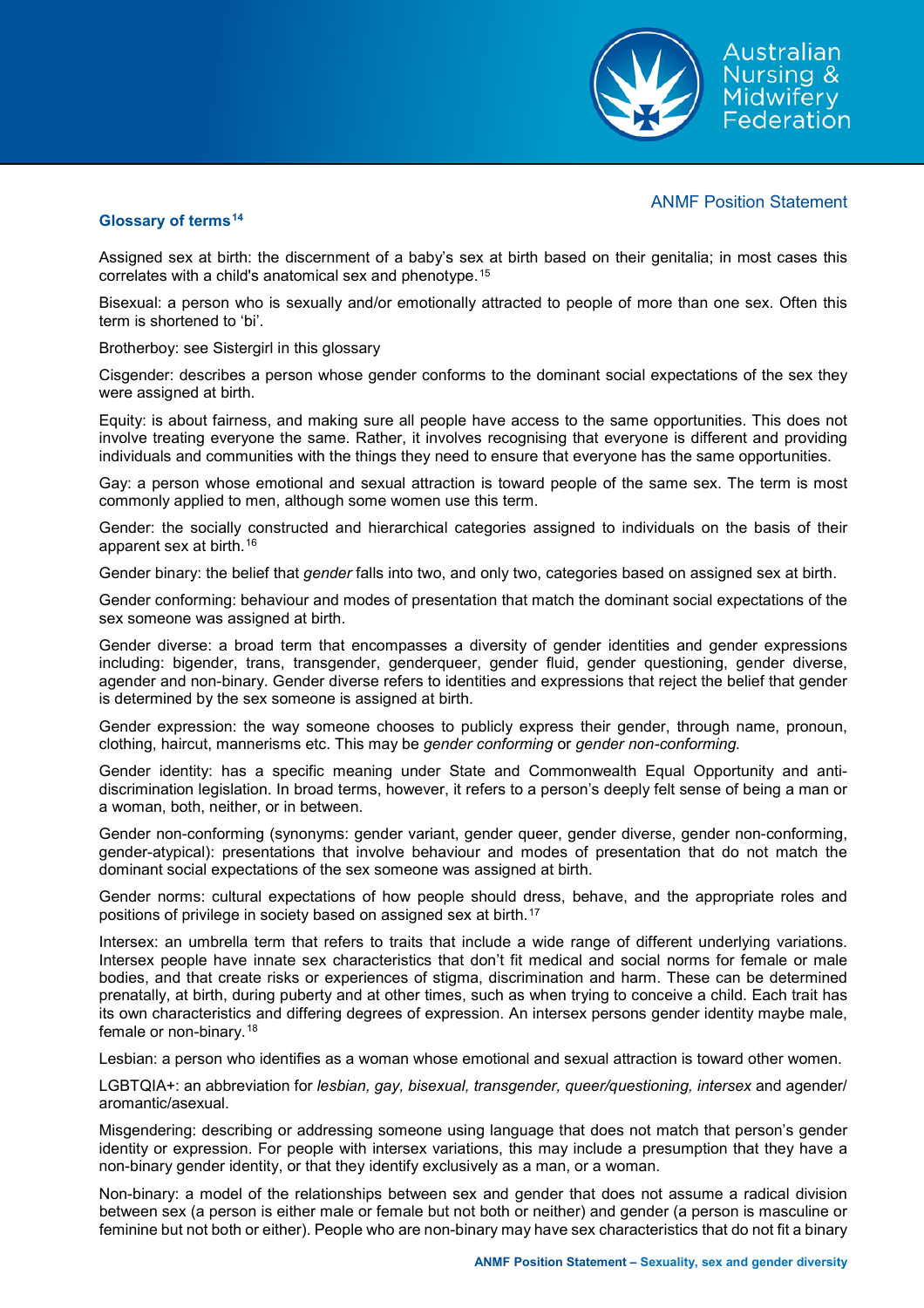

Australian **Nursing &** Midwifery Federation

#### ANMF Position Statement

model of male or female or may express their gender in ways that do not match the dominant social expectations of the sex they were assigned at birth.

Phobia: fear, hatred or intolerance of people who are or are perceived to be bisexual (*biphobia*), homosexual (*homophobia*), intersex (*interphobia*) or transgender (*transphobia*) that often leads to discriminatory behaviour or abuse. These feelings may be internalised by people who are SSGD.

Pronouns: a word chosen to publicly express a person's gender identity that includes he or she, as well as gender-neutral pronouns such as they, ze, hir and others. Some people may use more than one pronoun (e.g. he/they).<sup>[19](#page-3-18)</sup>

Queer: is often used as an umbrella term that includes non-heteronormative gender identities and sexual orientations. The term has also been used as a critique of identity categories that some people experience as restrictive and limiting. For some older LGBTI people the term is tied to a history of abuse and may be offensive.

Questioning: a person who is not sure about or is exploring their *gender identity* and/or *sexual orientation.* People who are gender questioning may express their gender in ways that do not match the expectations of the sex they were assigned at birth or they may reject gender categories all together.

Same sex attracted: sexual and/or emotional attraction toward people of one's own sex. This includes lesbian, gay and bisexual people and people who may be questioning their sexuality, or do not want to label themselves. The term has also been used to describe young people whose sense of sexual identity is not fixed and experience sexual feelings toward people of their own sex.

Sex/sex characteristics: a person's physical characteristics relating to sex, genitalia, chromosomes, hormones or secondary sex characteristics that emerge at puberty.

Sexuality, sex and gender diverse (SSGD): any person who is not heterosexual and *cisgender*.

Sistergirl/Sistagirl: some Aboriginal, Torres Strait Islander and South Sea Islander communities use various terms to describe or identify a person assigned female or male at birth and identifying or living partly or fully as another gender. In these communities, Sistergirls have a distinct cultural identity and often take on female roles including looking after children and family. Other communities will use different terms to describe gender diversity. These include Brotherboy which is sometimes used to describe an individual assigned female at birth who has a male spirit. However, in other Aboriginal, Torres Strait Islander and South Sea Islander communities Brotherboys is used as a generic term to describe a group of men who relate to each other – 'my brothers' – and similarly Sistergirls is used to describe a group of women.

Transgender: a person whose gender identity or expression is different from their assigned sex at birth or those who sit outside the gender binary. The terms male-to-female and female-to-male may be used to refer to individuals who are undergoing or have undergone a process of gender affirmation. Transgender and trans are older terms and may now be seen as less inclusive than *trans and gender diverse.*

Transition: the process by which a trans or gender diverse person affirms their gender. Transition may include some or all of the following: cultural, legal or medical adjustments; telling friends, family and/or colleagues; changing one's name and/or sex on legal documents; hormone therapy; or surgical intervention. For some trans and gender diverse people the social context of transition may be more important than the physical aspect of transitioning. A person's gender identity is valid regardless of whether or not they modify any of these characteristics.

This is an incomplete glossary of terms that relate to sexuality, sex and gender. Current terminology in this area is evolving rapidly, and these definitions and concepts may change in future. Note that some sexuality, sex and gender diverse people may not identify with or use the terms used in this document.

*Developed December 2020 Adopted by Federal Executive May 2021*